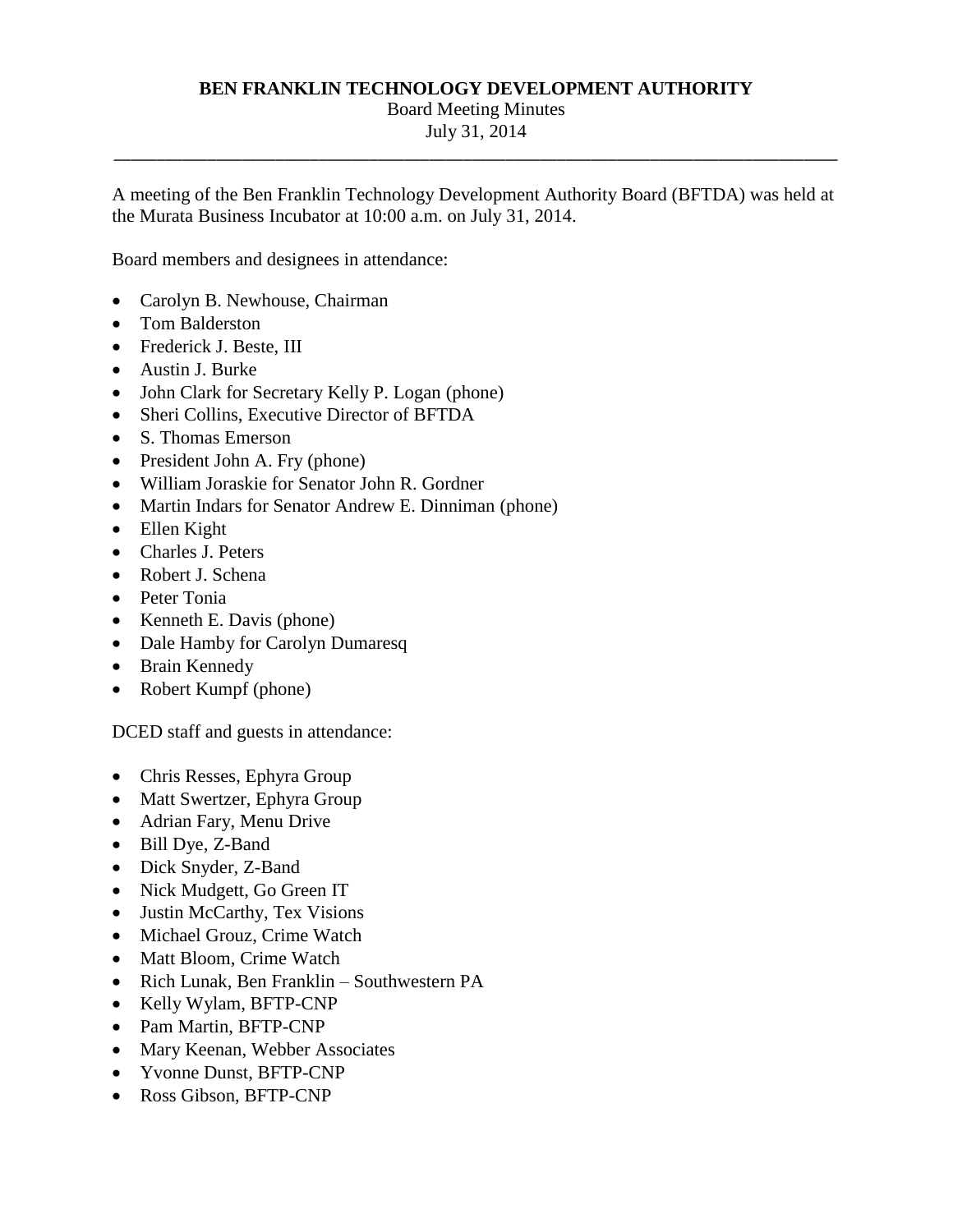#### **BEN FRANKLIN TECHNOLOGY DEVELOPMENT AUTHORITY**

### Board Meeting Minutes

 July 31, 2014 \_\_\_\_\_\_\_\_\_\_\_\_\_\_\_\_\_\_\_\_\_\_\_\_\_\_\_\_\_\_\_\_\_\_\_\_\_\_\_\_\_\_\_\_\_\_\_\_\_\_\_\_\_\_\_\_\_\_\_\_\_\_\_\_\_\_\_\_\_\_\_\_\_\_\_\_\_\_\_\_\_\_\_\_\_

- RoseAnn B. Rosenshel, BFTP-SEP
- Ryan Glenn, BFTDA
- Richard Aeddleson, Ben Franklin Transformations
- Paul Rudy, Perry County Commissioner
- William Craig, Webpage FX
- Dave Black,
- Janet Stainbrook, BFTP-NEPA
- Chad Paul, BFTP-NEP
- Jill Busch, DCED
- Richard Heddleson, BFTP-CNP
- Steve Brawley, BFTP-CNP
- Kathy Malason, BFTP-CNP
- Linda Goldstein, CREDC
- Jill Edwards, BFVIF
- Brittany Farrands, Synergy Homecare
- Michelle Lisk, Synergy Homecare
- Peter Sobotta, Return Logic
- Sowanner Eckenvode, Menu Drive
- Susan Vyowski, Innovation Works
- Adare McMillan, BFTP-SEP
- Jason Barnes, BFTP-SEP
- Heather Mowers, 717Studios
- Colton Weber, DCED TIO
	- I. Welcome and Opening Remarks

 Carolyn Boser Newhouse, Deputy Secretary, Office of Innovation & Investment called the meeting to order at 10:05 a.m.

- II. Approval of January  $30<sup>th</sup>$ , 2014 Meeting Minutes Robert Schena made a motion to approve the minutes as written, seconded by Austin Burke, motion carried.
- III. Approval of FY14-15 Budget \_\_\_\_ made a motion to approve the FY14-15 Challenge Grants as written, Seconded by , motion carried.
- IV. BFTDA Executive Director's Report
	- A. Sheri Collins, Executive Director, BFTDA, updated members on Innovate in PA. Informed the board of the Innovate in PA Grant Street hearing and its next court hearing date of September  $11<sup>th</sup>$ , 2014.